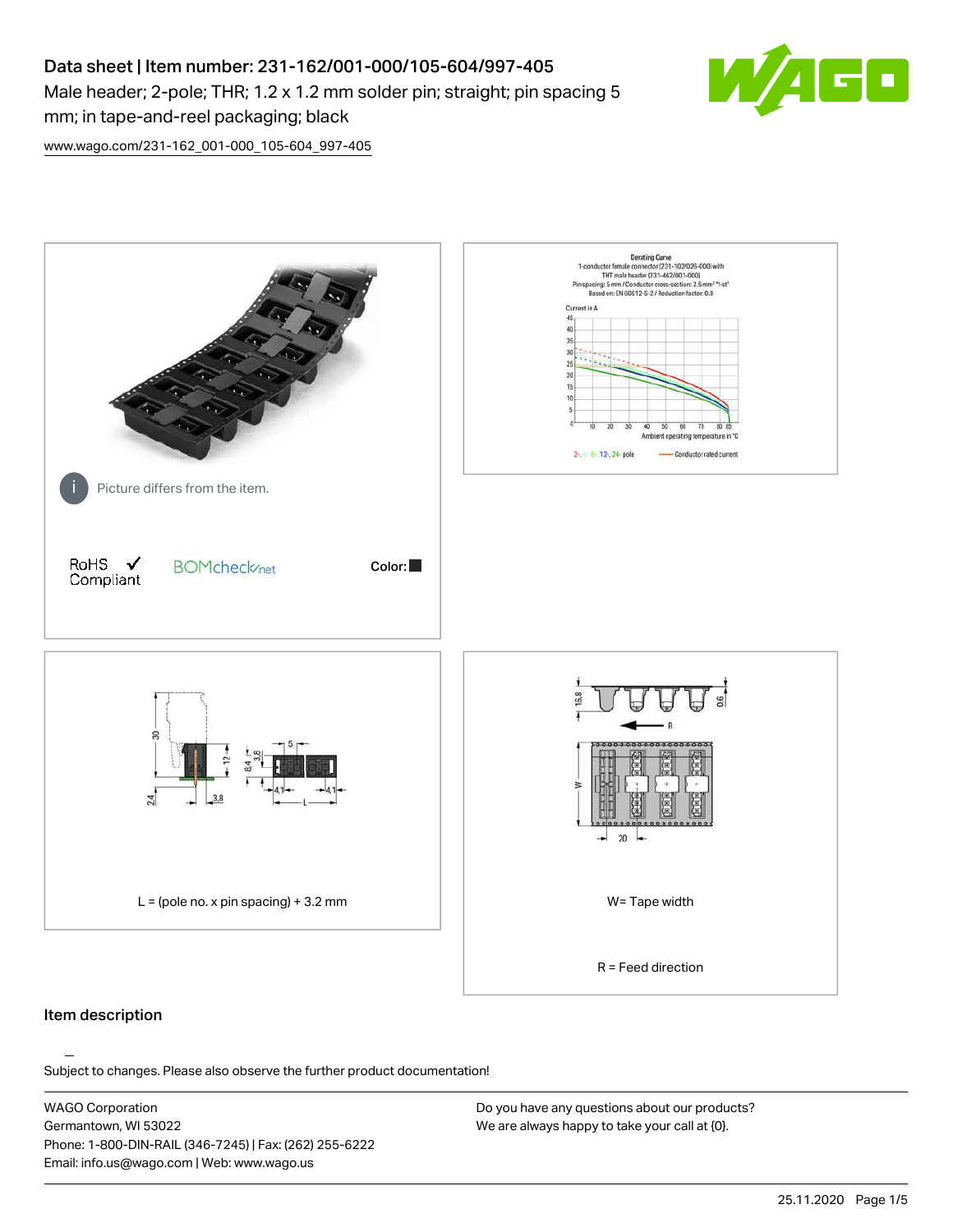[www.wago.com/231-162\\_001-000\\_105-604\\_997-405](http://www.wago.com/231-162_001-000_105-604_997-405)



- $\blacksquare$ THR male headers for reflow soldering in SMT applications
- $\blacksquare$ Available in tape-and-reel packaging for automated pick-and-place PCB assembly
- $\blacksquare$ 1.2 x 1.2 mm solder pins allow nominal current up to 16 A, enhancing stability of shorter headers
- $\blacksquare$ Also available in bulk packaging for manual placement
- П Male headers may be mounted horizontally or vertically
- With coding fingers П

#### Safety information 1:

The MCS - MULTI CONNECTION SYSTEM includes connectors without breaking capacity in accordance with DIN EN 61984. When used as intended, these connectors must not be connected/disconnected when live or under load. The circuit design should ensure header pins, which can be touched, are not live when unmated.

# Data

#### Electrical data

# Ratings per IEC/EN 60664-1

| Ratings per                 | IEC/EN 60664-1                                            |
|-----------------------------|-----------------------------------------------------------|
| Rated voltage (III / 3)     | 250 V                                                     |
| Rated surge voltage (III/3) | 4 <sub>k</sub> V                                          |
| Rated voltage (III/2)       | 320 V                                                     |
| Rated surge voltage (III/2) | 4 <sub>k</sub> V                                          |
| Nominal voltage (II/2)      | 630 V                                                     |
| Rated surge voltage (II/2)  | 4 <sub>k</sub> V                                          |
| Rated current               | 16 A                                                      |
| Legend (ratings)            | (III / 2) ≙ Overvoltage category III / Pollution degree 2 |

#### Ratings per UL 1059

| Approvals per                  | UL 1059 |
|--------------------------------|---------|
| Rated voltage UL (Use Group B) | 300 V   |
| Rated current UL (Use Group B) | 10 A    |
| Rated voltage UL (Use Group D) | 300 V   |
| Rated current UL (Use Group D) | 10 A    |

#### Ratings per UL 1977

| Rated voltage UL 1977 | 600 V |
|-----------------------|-------|
| Rated current UL 1977 |       |

Subject to changes. Please also observe the further product documentation! Ratings per CSA

| <b>WAGO Corporation</b>                                | Do you have any questions about our products? |
|--------------------------------------------------------|-----------------------------------------------|
| Germantown, WI 53022                                   | We are always happy to take your call at {0}. |
| Phone: 1-800-DIN-RAIL (346-7245)   Fax: (262) 255-6222 |                                               |
| Email: info.us@wago.com   Web: www.wago.us             |                                               |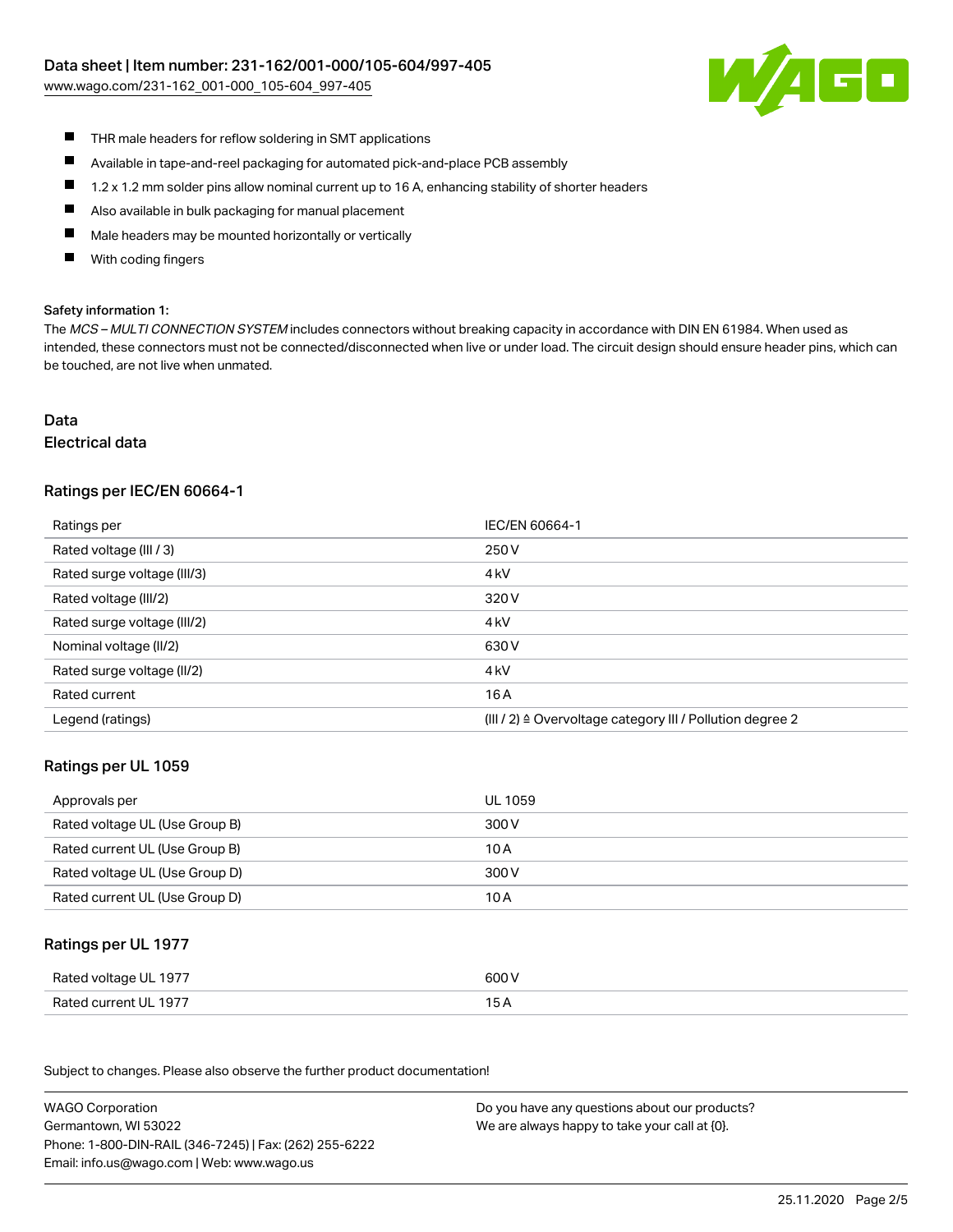

# Ratings per CSA

| Approvals per                   | CSA   |
|---------------------------------|-------|
| Rated voltage CSA (Use Group B) | 300 V |
| Rated current CSA (Use Group B) | 10 A  |
| Rated voltage CSA (Use Group D) | 300 V |
| Rated current CSA (Use Group D) | 10 A  |

# Connection data

| Pole No.                   |  |
|----------------------------|--|
| Total number of potentials |  |
| Number of connection types |  |
| Number of levels           |  |

# Physical data

| Pin spacing                              | 5 mm / 0.197 inch          |
|------------------------------------------|----------------------------|
| Width                                    | 13.2 mm / 0.52 inch        |
| Height                                   | 14.4 mm / 0.567 inch       |
| Height from the surface                  | 12 mm / 0.472 inch         |
| Depth                                    | 8.4 mm / 0.331 inch        |
| Solder pin length                        | $2.4 \text{ mm}$           |
| Solder pin dimensions                    | $1.2 \times 1.2$ mm        |
| Plated through-hole diameter (THR)       | $1.7$ <sup>(+0.1)</sup> mm |
| Reel diameter of tape-and-reel packaging | 330 mm                     |
| Tape width                               | $32 \,\mathrm{mm}$         |

# Plug-in connection

| Contact type (pluggable connector) | Male connector/plug |
|------------------------------------|---------------------|
| Connector (connection type)        | for PCB             |
| Mismating protection               | No                  |
| Mating direction to the PCB        | 90 °                |

# PCB contact

| PCB contact                         | THR                                      |
|-------------------------------------|------------------------------------------|
| Solder pin arrangement              | over the entire male connector (in-line) |
| Number of solder pins per potential |                                          |

Subject to changes. Please also observe the further product documentation! Material Data

| <b>WAGO Corporation</b>                                | Do you have any questions about our products? |
|--------------------------------------------------------|-----------------------------------------------|
| Germantown, WI 53022                                   | We are always happy to take your call at {0}. |
| Phone: 1-800-DIN-RAIL (346-7245)   Fax: (262) 255-6222 |                                               |
| Email: info.us@wago.com   Web: www.wago.us             |                                               |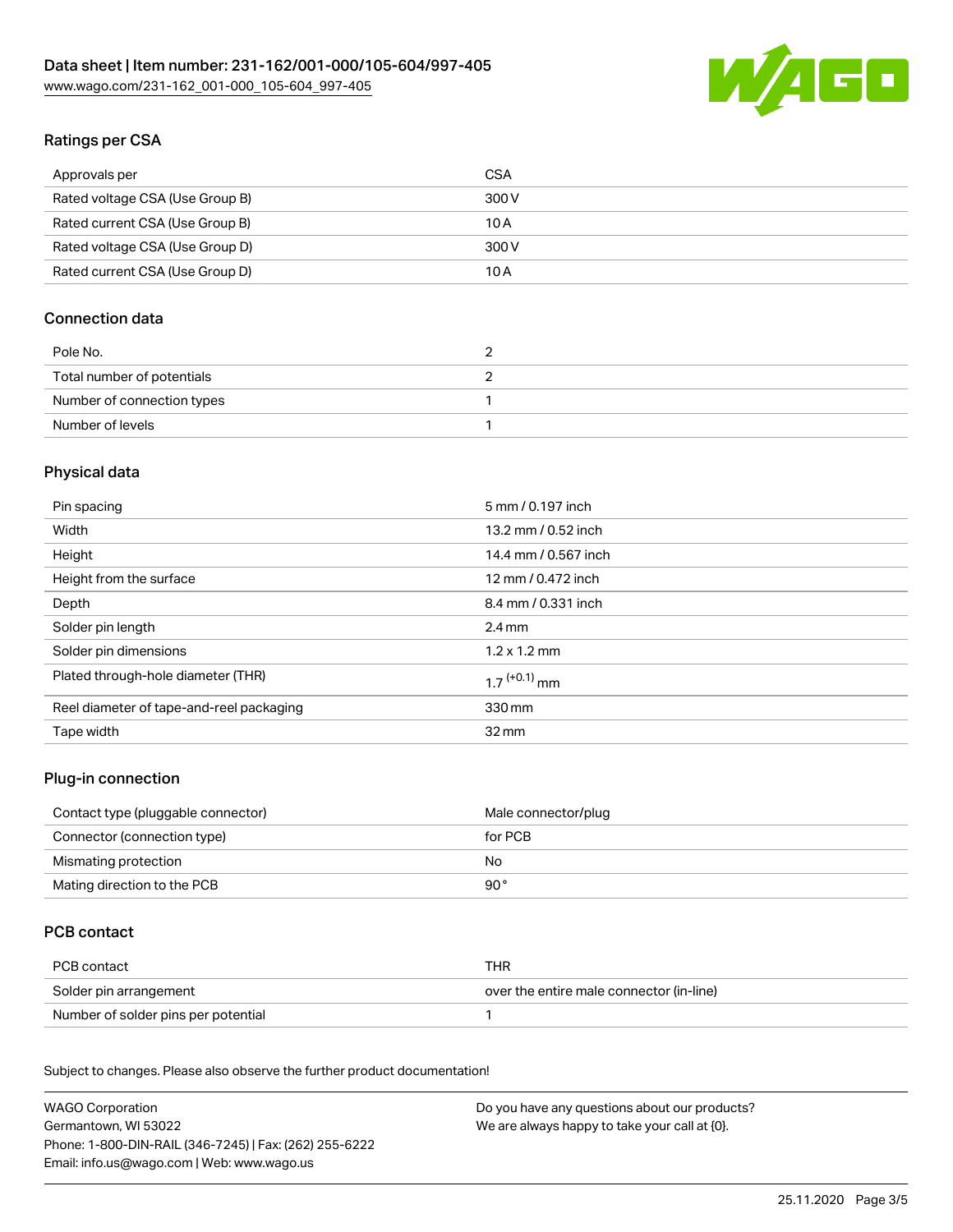

# Material Data

| Color                       | black                                 |
|-----------------------------|---------------------------------------|
| Material group              |                                       |
| Insulation material         | Polyphthalamide (PPA GF)              |
| Flammability class per UL94 | V <sub>0</sub>                        |
| Contact material            | Electrolytic copper $(E_{\text{Cl}})$ |
| Contact plating             | tin-plated                            |
| Fire load                   | $0.026$ MJ                            |
| Weight                      | 1 <sub>g</sub>                        |

#### Environmental Requirements

| Limit temperature range | $. +100 °C$<br>-60 |
|-------------------------|--------------------|
|-------------------------|--------------------|

# Commercial data

| Packaging type        | bag           |
|-----------------------|---------------|
| Country of origin     | DE.           |
| <b>GTIN</b>           | 4045454000288 |
| Customs tariff number | 85366990990   |

### Approvals / Certificates

#### Country specific Approvals

| Logo         | Approval                               | <b>Additional Approval Text</b> | Certificate<br>name |
|--------------|----------------------------------------|---------------------------------|---------------------|
| $\mathbb{C}$ | <b>CSA</b><br>DEKRA Certification B.V. | C <sub>22.2</sub>               | 1466354             |

# **Counterpart**

|               | Item no.231-102/026-000                                                       |                              |
|---------------|-------------------------------------------------------------------------------|------------------------------|
| <b>CALLES</b> | Female plug; 2-pole; 12 AWG max; pin spacing 5 mm; 1 conductor per pole; gray | www.wago.com/231-102/026-000 |

#### Compatible products

Coding

Subject to changes. Please also observe the further product documentation!

WAGO Corporation Germantown, WI 53022 Phone: 1-800-DIN-RAIL (346-7245) | Fax: (262) 255-6222 Email: info.us@wago.com | Web: www.wago.us Do you have any questions about our products? We are always happy to take your call at {0}.